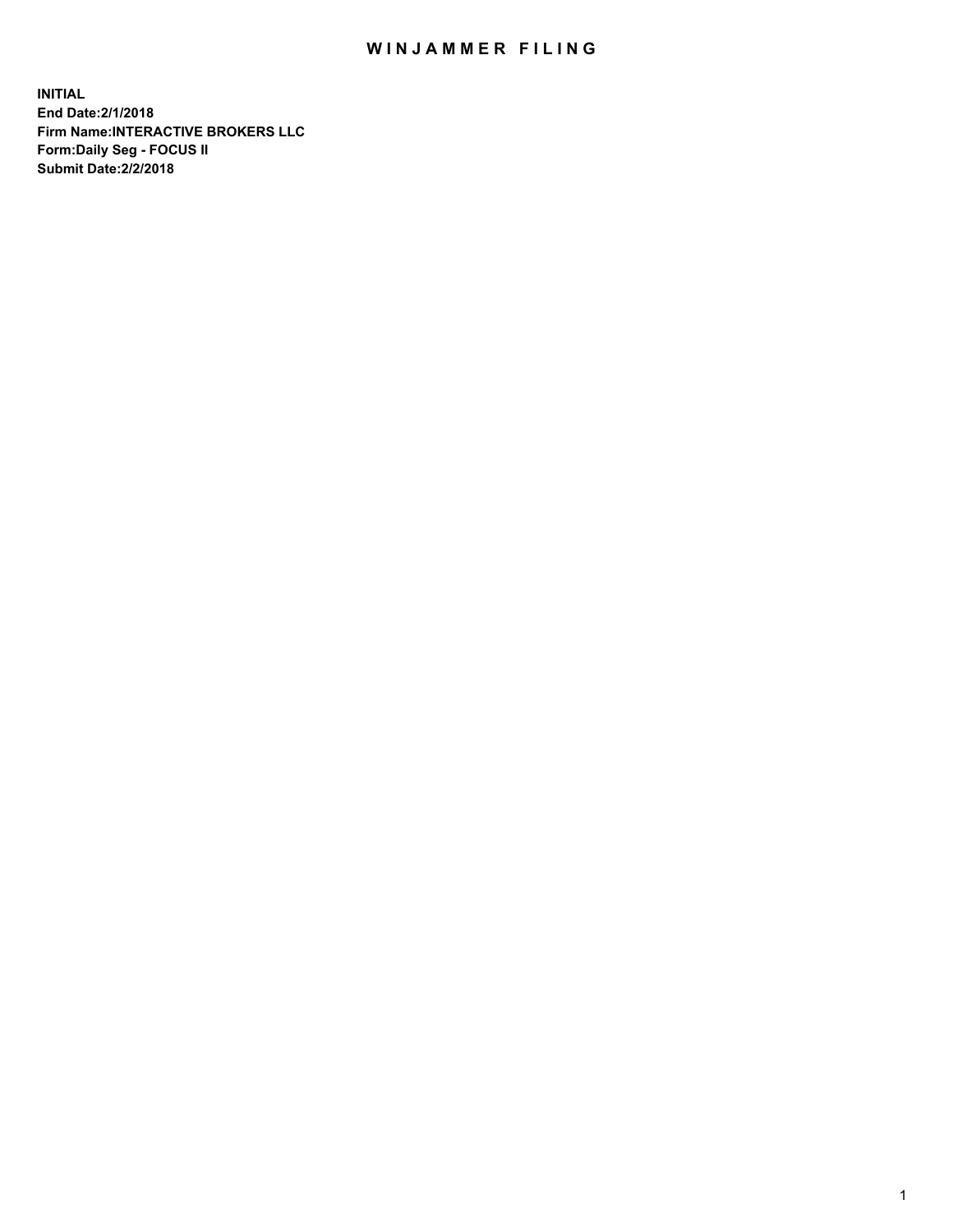## **INITIAL End Date:2/1/2018 Firm Name:INTERACTIVE BROKERS LLC Form:Daily Seg - FOCUS II Submit Date:2/2/2018 Daily Segregation - Cover Page**

| Name of Company<br><b>Contact Name</b><br><b>Contact Phone Number</b><br><b>Contact Email Address</b>                                                                                                                                                                                                                          | <b>INTERACTIVE BROKERS LLC</b><br>James Menicucci<br>203-618-8085<br>jmenicucci@interactivebrokers.c<br>om |
|--------------------------------------------------------------------------------------------------------------------------------------------------------------------------------------------------------------------------------------------------------------------------------------------------------------------------------|------------------------------------------------------------------------------------------------------------|
| FCM's Customer Segregated Funds Residual Interest Target (choose one):<br>a. Minimum dollar amount: ; or<br>b. Minimum percentage of customer segregated funds required:%; or<br>c. Dollar amount range between: and; or<br>d. Percentage range of customer segregated funds required between:% and%.                          | $\overline{\mathbf{0}}$<br>$\overline{\mathbf{0}}$<br>155,000,000 245,000,000<br>0 <sub>0</sub>            |
| FCM's Customer Secured Amount Funds Residual Interest Target (choose one):<br>a. Minimum dollar amount: ; or<br>b. Minimum percentage of customer secured funds required:%; or<br>c. Dollar amount range between: and; or<br>d. Percentage range of customer secured funds required between: % and %.                          | $\overline{\mathbf{0}}$<br>$\overline{\mathbf{0}}$<br>80,000,000 120,000,000<br>0 <sub>0</sub>             |
| FCM's Cleared Swaps Customer Collateral Residual Interest Target (choose one):<br>a. Minimum dollar amount: ; or<br>b. Minimum percentage of cleared swaps customer collateral required:% ; or<br>c. Dollar amount range between: and; or<br>d. Percentage range of cleared swaps customer collateral required between:% and%. | $\overline{\mathbf{0}}$<br>$\underline{\mathbf{0}}$<br>0 <sub>0</sub><br>0 <sup>0</sup>                    |

Attach supporting documents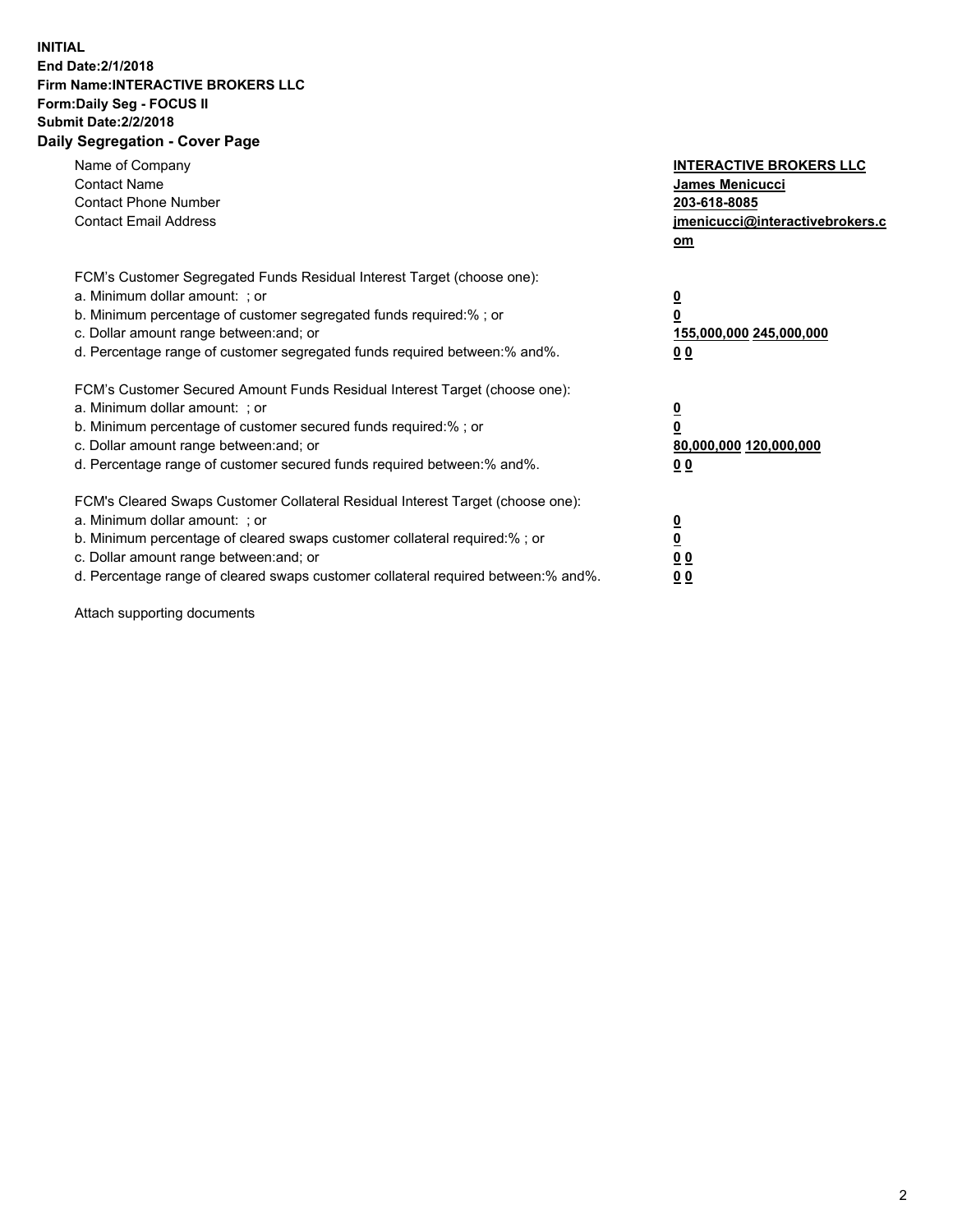## **INITIAL End Date:2/1/2018 Firm Name:INTERACTIVE BROKERS LLC Form:Daily Seg - FOCUS II Submit Date:2/2/2018 Daily Segregation - Secured Amounts**

|     | Dany Ocgregation - Oceanea Annoanta                                                         |                                                |
|-----|---------------------------------------------------------------------------------------------|------------------------------------------------|
|     | Foreign Futures and Foreign Options Secured Amounts                                         |                                                |
|     | Amount required to be set aside pursuant to law, rule or regulation of a foreign            | $0$ [7305]                                     |
|     | government or a rule of a self-regulatory organization authorized thereunder                |                                                |
| 1.  | Net ledger balance - Foreign Futures and Foreign Option Trading - All Customers             |                                                |
|     | A. Cash                                                                                     | 556,428,458 [7315]                             |
|     | B. Securities (at market)                                                                   | $0$ [7317]                                     |
| 2.  | Net unrealized profit (loss) in open futures contracts traded on a foreign board of trade   | 18,594,267 [7325]                              |
| 3.  | Exchange traded options                                                                     |                                                |
|     | a. Market value of open option contracts purchased on a foreign board of trade              | <b>54,561</b> [7335]                           |
|     | b. Market value of open contracts granted (sold) on a foreign board of trade                | $-50,236$ [7337]                               |
| 4.  | Net equity (deficit) (add lines 1.2. and 3.)                                                | 575,027,050 [7345]                             |
| 5.  | Account liquidating to a deficit and account with a debit balances - gross amount           | 11,427 [7351]                                  |
|     | Less: amount offset by customer owned securities                                            | 0 [7352] 11,427 [7354]                         |
| 6.  | Amount required to be set aside as the secured amount - Net Liquidating Equity              | 575,038,477 [7355]                             |
|     | Method (add lines 4 and 5)                                                                  |                                                |
| 7.  | Greater of amount required to be set aside pursuant to foreign jurisdiction (above) or line | 575,038,477 [7360]                             |
|     | 6.                                                                                          |                                                |
|     | FUNDS DEPOSITED IN SEPARATE REGULATION 30.7 ACCOUNTS                                        |                                                |
| 1.  | Cash in banks                                                                               |                                                |
|     | A. Banks located in the United States                                                       | 79,824,931 [7500]                              |
|     | B. Other banks qualified under Regulation 30.7                                              | 0 [7520] 79,824,931 [7530]                     |
| 2.  | Securities                                                                                  |                                                |
|     | A. In safekeeping with banks located in the United States                                   | 424,621,665 [7540]                             |
|     | B. In safekeeping with other banks qualified under Regulation 30.7                          | 0 [7560] 424,621,665 [7570]                    |
| 3.  | Equities with registered futures commission merchants                                       |                                                |
|     | A. Cash                                                                                     | $0$ [7580]                                     |
|     | <b>B.</b> Securities                                                                        | $0$ [7590]                                     |
|     | C. Unrealized gain (loss) on open futures contracts                                         | $0$ [7600]                                     |
|     | D. Value of long option contracts                                                           | $0$ [7610]                                     |
|     | E. Value of short option contracts                                                          | 0 [7615] 0 [7620]                              |
| 4.  | Amounts held by clearing organizations of foreign boards of trade                           |                                                |
|     | A. Cash                                                                                     | $0$ [7640]                                     |
|     | <b>B.</b> Securities                                                                        | $0$ [7650]                                     |
|     | C. Amount due to (from) clearing organization - daily variation                             | $0$ [7660]                                     |
|     | D. Value of long option contracts                                                           | $0$ [7670]                                     |
|     | E. Value of short option contracts                                                          | 0 [7675] 0 [7680]                              |
| 5.  | Amounts held by members of foreign boards of trade                                          |                                                |
|     | A. Cash                                                                                     | 197,991,933 [7700]                             |
|     | <b>B.</b> Securities                                                                        | $0$ [7710]                                     |
|     | C. Unrealized gain (loss) on open futures contracts                                         | -9,933,060 [7720]                              |
|     | D. Value of long option contracts                                                           | 54,561 [7730]                                  |
|     | E. Value of short option contracts                                                          | <mark>-50,236</mark> [7735] 188,063,198 [7740] |
| 6.  | Amounts with other depositories designated by a foreign board of trade                      | 0 [7760]                                       |
| 7.  | Segregated funds on hand                                                                    | $0$ [7765]                                     |
| 8.  | Total funds in separate section 30.7 accounts                                               | 692,509,794 [7770]                             |
| 9.  | Excess (deficiency) Set Aside for Secured Amount (subtract line 7 Secured Statement         | 117,471,317 [7380]                             |
|     | Page 1 from Line 8)                                                                         |                                                |
| 10. | Management Target Amount for Excess funds in separate section 30.7 accounts                 | 80,000,000 [7780]                              |
| 11. | Excess (deficiency) funds in separate 30.7 accounts over (under) Management Target          | 37,471,317 [7785]                              |
|     |                                                                                             |                                                |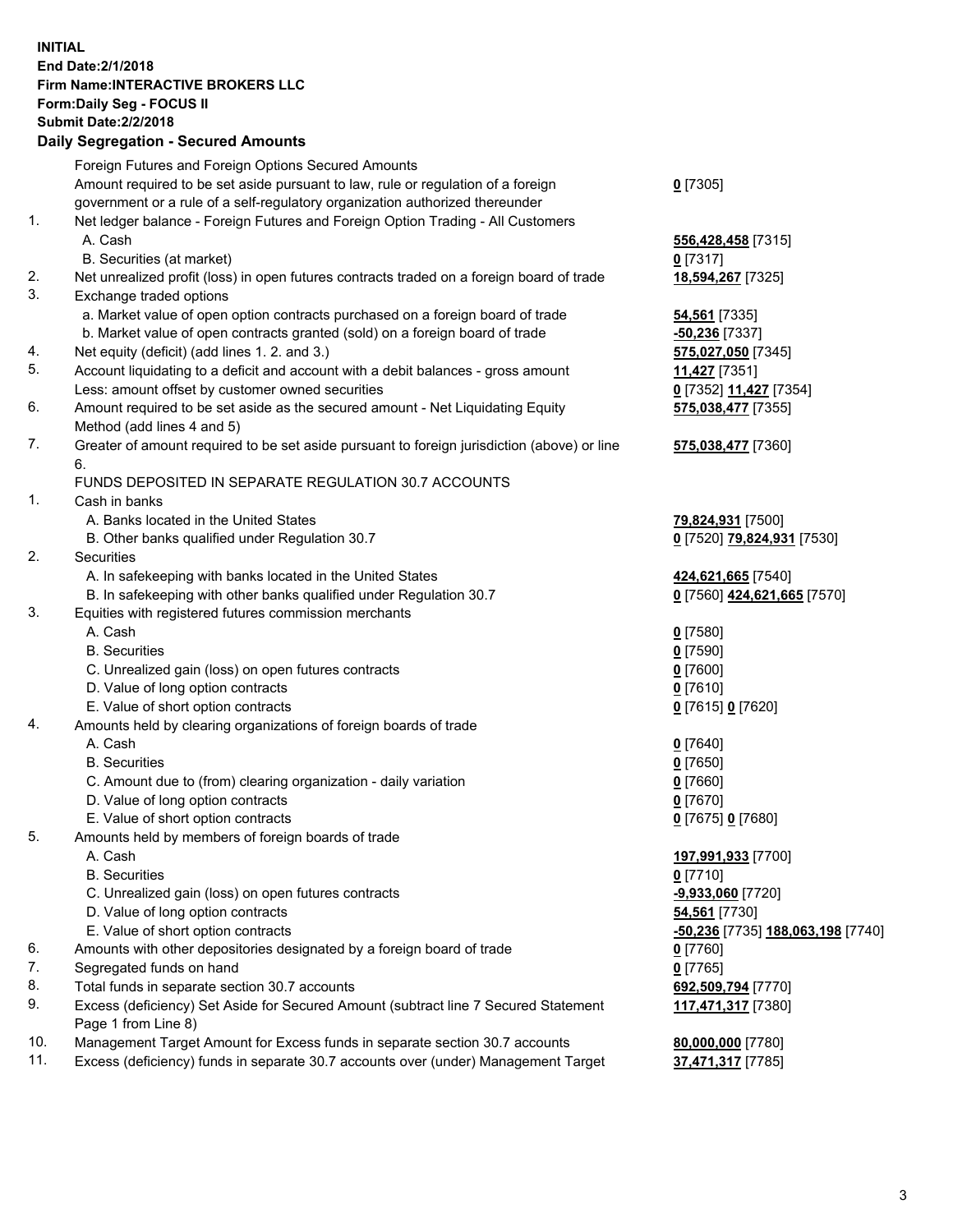**INITIAL End Date:2/1/2018 Firm Name:INTERACTIVE BROKERS LLC Form:Daily Seg - FOCUS II Submit Date:2/2/2018 Daily Segregation - Segregation Statement** SEGREGATION REQUIREMENTS(Section 4d(2) of the CEAct) 1. Net ledger balance A. Cash **4,615,954,496** [7010] B. Securities (at market) **0** [7020] 2. Net unrealized profit (loss) in open futures contracts traded on a contract market **-83,923,743** [7030] 3. Exchange traded options A. Add market value of open option contracts purchased on a contract market **279,787,024** [7032] B. Deduct market value of open option contracts granted (sold) on a contract market **-311,369,202** [7033] 4. Net equity (deficit) (add lines 1, 2 and 3) **4,500,448,575** [7040] 5. Accounts liquidating to a deficit and accounts with debit balances - gross amount **277,793** [7045] Less: amount offset by customer securities **0** [7047] **277,793** [7050] 6. Amount required to be segregated (add lines 4 and 5) **4,500,726,368** [7060] FUNDS IN SEGREGATED ACCOUNTS 7. Deposited in segregated funds bank accounts A. Cash **789,902,613** [7070] B. Securities representing investments of customers' funds (at market) **2,695,159,315** [7080] C. Securities held for particular customers or option customers in lieu of cash (at market) **0** [7090] 8. Margins on deposit with derivatives clearing organizations of contract markets A. Cash **21,096,949** [7100] B. Securities representing investments of customers' funds (at market) **1,233,419,625** [7110] C. Securities held for particular customers or option customers in lieu of cash (at market) **0** [7120] 9. Net settlement from (to) derivatives clearing organizations of contract markets **-1,253,838** [7130] 10. Exchange traded options A. Value of open long option contracts **279,501,721** [7132] B. Value of open short option contracts **-311,270,752** [7133] 11. Net equities with other FCMs A. Net liquidating equity **0** [7140] B. Securities representing investments of customers' funds (at market) **0** [7160] C. Securities held for particular customers or option customers in lieu of cash (at market) **0** [7170] 12. Segregated funds on hand **0** [7150] 13. Total amount in segregation (add lines 7 through 12) **4,706,555,633** [7180] 14. Excess (deficiency) funds in segregation (subtract line 6 from line 13) **205,829,265** [7190] 15. Management Target Amount for Excess funds in segregation **155,000,000** [7194] **50,829,265** [7198]

16. Excess (deficiency) funds in segregation over (under) Management Target Amount Excess